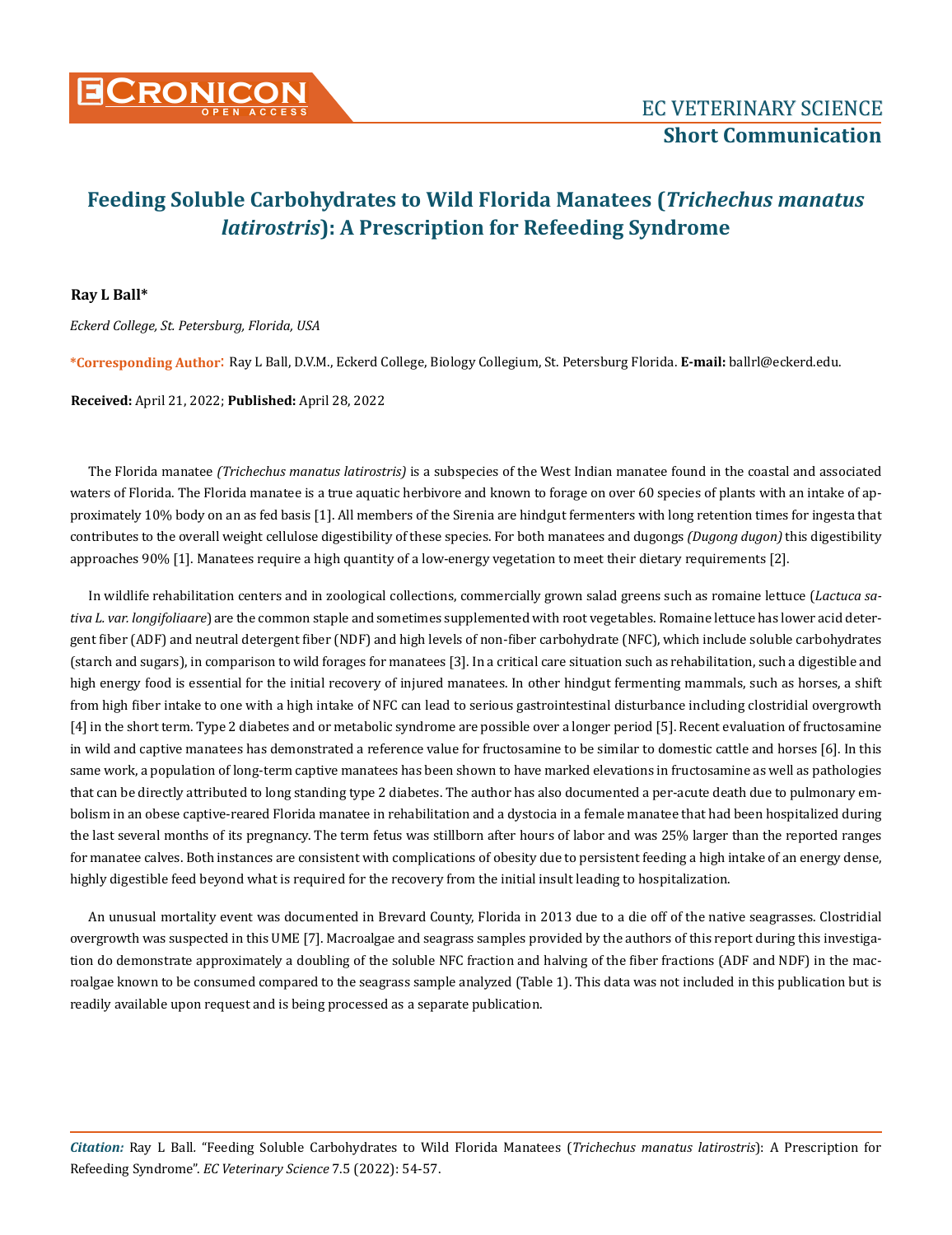| Plant                          | ADF %DM | NDF % DM | <b>Total fiber fraction %DM</b> | NFC %DM |
|--------------------------------|---------|----------|---------------------------------|---------|
| Syringodium spp. (seagrass)    | 21.9    | 49.2     | 71.1                            | 26.9    |
| Haladule spp. (seagrass)       | 28.0    | 52.5     | 80.5                            | 22.9    |
| Solenaria spp. (macroalgae)    | 6.8     | 37.6     | 44.4                            | 39.2    |
| Chondria spp. (macroalgae)     | 7.0     | 26.0     | 33.0                            | 51.1    |
| Gracilaria spp. (macroalgae)   | 7.2     | 26.3     | 33.5                            | 51.0    |
| Unidentified brown drift algae | 14.4    | 28.4     | 42.8                            | 43.1    |

*Table 1: Carbohydrate fractions on a dry matter basis (DM) of seagrasses and macroalgae consumed by Florida manatees during the 2013 unusual mortality event. ADF: Acid Detergent Fiber; NDF: Neutral Detergent Fiber; NFC: Non-Fiber Carbohydrate.*

A mortality event in Lake Ossa, Cameroon was reported in the African manatee (*Trichechus senegalensis*) due to a die off of Antelope grass (*Echinochloa pyramidalis*) with the manatees then consuming a significant amount of an emergent *Salvia spp* of water moss [8]. The investigation into this mortality event was not as comprehensive as the ones conducted on UME's involving Florida manatees for logistical reasons and the natural history varies somewhat between the two species, but consumption of a plant species with a lower cell wall content (water moss) would be expected to have a similar digestive effect the West African manatee as the macroalgae has shown in the Florida manatee during the 2013 UME. This could at least in part explain some of the mortality observed in Cameroon.

The recent decrease in seagrass, a mainstay of manatee forages on the Atlantic coast of Florida, in the Indian River Lagoon (IRL) has led to the starvation deaths of hundreds of manatees in this habitat. An attempt to mitigate this loss was initiated once the total manatee death toll for the entire state of Florida reached 1000 individuals. This effort consisted of supplementing the wild manatees predominately with romaine lettuce. While the acceptance was initially poor, this manatee population was reported to start eating significantly on January 20th. The manatee mortality report provided by the Florida Fish and Freshwater Conservation Commission (FWC) on March 11 (https://myfwc.com/research/manatee/rescue-mortality-response/statistics/) was utilized to summarized mortalities closely associated with this recent event in the IRL and shown in table 2. This manatee mortality database was evaluated to compare mortalities in Brevard County, Florida. Brevard County has had the highest mortality associated with the current UME associated with the IRL. Assuming that most of the starving, emaciated manatees were counted in the category "Verified; non necropsied" this group for Brevard County was tallied for calendar year 2021 and from Jan 20, 2022, until March 11, 2022. This end date was the latest available to the public at the time of this review. For all of calendar year 2021, the daily death rate was 0.71 manatee deaths per day for the category defined above. In the period when the manatees were eating the supplemented romaine and greens in early 2022, the daily mortality rate increased to 5.14 manatee deaths per day in Brevard County.

|                            | 2021     | 2022     |
|----------------------------|----------|----------|
| "Verified; Not Necropsied" | 261      | 252      |
| Days                       | 365      | 49       |
| Daily Mortality Rate       | 0.715068 | 5.142857 |

*Table 2: Manatee mortality in Brevard County Florida associated with the unusual mortality event (UME) related to seagrass die off. Data for 2021 includes the entire calendar year while 2022 mortalities are only from Jan 20, 2022, until March 11, 2022.*

In malnourished or starving animals, an acute shift from mobilizing fat stores and protein as a source of energy to a diet of soluble carbohydrates can lead to refeeding syndrome [9]. While this apparent dramatic increase in manatee mortality during the supplemental feeding period is yet unexplained, one possible reason could be refeeding syndrome. Once starving animals or people start to take oral or

*Citation:* Ray L Ball*.* "Feeding Soluble Carbohydrates to Wild Florida Manatees (*Trichechus manatus latirostris*): A Prescription for Refeeding Syndrome". *EC Veterinary Science* 7.5 (2022): 54-57.

55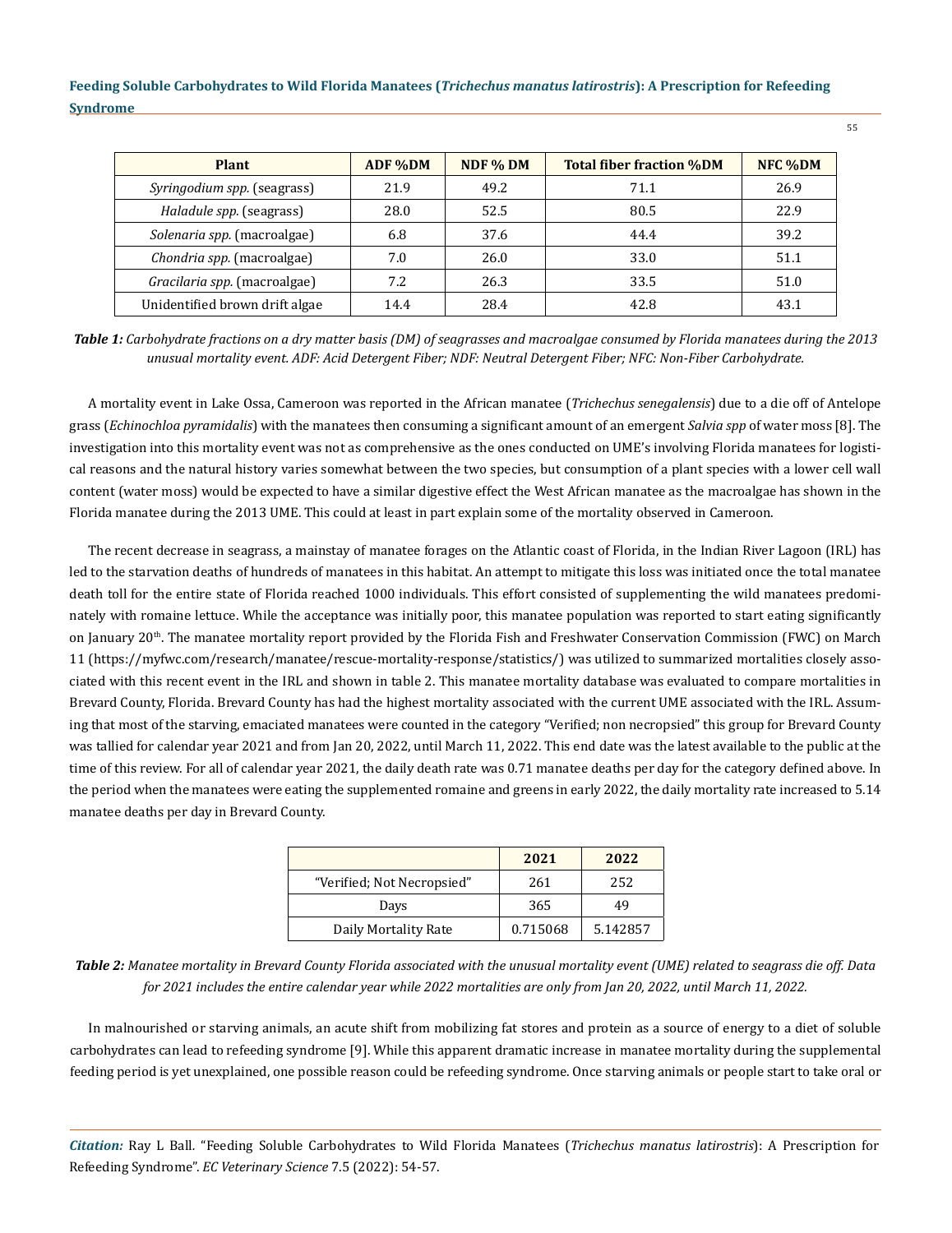parenteral nutrition, an increased insulin secretion occurs. This in turn increases cellular uptake of phosphorus and can lead to hypophosphatemia. Hypophosphatemia is the hallmark of refeeding syndrome but is often unrecognized in animals. Clinical cases of newly admitted manatees to one manatee rehabilitation center have been found to develop lethargy with 24 - 48 hours of feeding romaine lettuce and other greens. Low serum phosphorus has been discovered associated with this lethargy and corrected. In rehabilitation centers, weak animals can be placed in shallow pools, or the adjustable floors can be lifted and allow weak animal to breath until stabilized. Wild manatees could potentially beach themselves, but generalized weakness from hypophosphatemia could also directly contribute to drowning.

While recent epidemiology of manatee rehabilitation has included all admissions from the time of entry [10], historically manatees dying within 72 hours of admission were excluded from consideration when reporting to management staff and various agencies. As a result, higher survival rates of 85% were reported compared to approximately 70% by the end of the published study [10]. One possible explanation for this difference in reporting could be that some of these manatees had refeeding syndrome which went unrecognized, and therefore ended up being excluded from the data.

While supplemental feeding can be a useful tool in wildlife management, suitable forages for herbivores should be considered to match the digestive and metabolic capacities of the targeted species. Existing knowledge of the pathology of feeding high levels of soluble carbohydrates in domestic hindgut fermentation animals, combined with existing knowledge of nutritional analysis between wild forages for manatees and romaine, shared clinical experience with manatees fed romaine, and even investigations into the pathologies associated with short and long-term feeding of NFC suggest that feeding such an item on a landscape scale carries considerable risk. The lessons of the UME in Brevard of 2013 demonstrated that wild manatees with a high intake of naturally occurring forages with low fiber and high NFC could, and did, cause serious health issues leading to mortality. This lesson appears to have been downplayed to the detriment of possibly hundreds of manatees in the early part of 2022. A high fiber and low NFC forage, with low soluble carbohydrates, should be explored as a viable option if supplementation on an ecological scale should ever need to occur again. Such forages have been successfully used in both rehabilitated and long-term captive manatees (Figure 1) and have even helped stabilized manatees with documented type 2 diabetes.



*Figure 1: Long term captive Florida manatee (Trichechus manatus latirostris) consuming timothy grass (Phleum pratense) hay.*

*Citation:* Ray L Ball*.* "Feeding Soluble Carbohydrates to Wild Florida Manatees (*Trichechus manatus latirostris*): A Prescription for Refeeding Syndrome". *EC Veterinary Science* 7.5 (2022): 54-57.

56